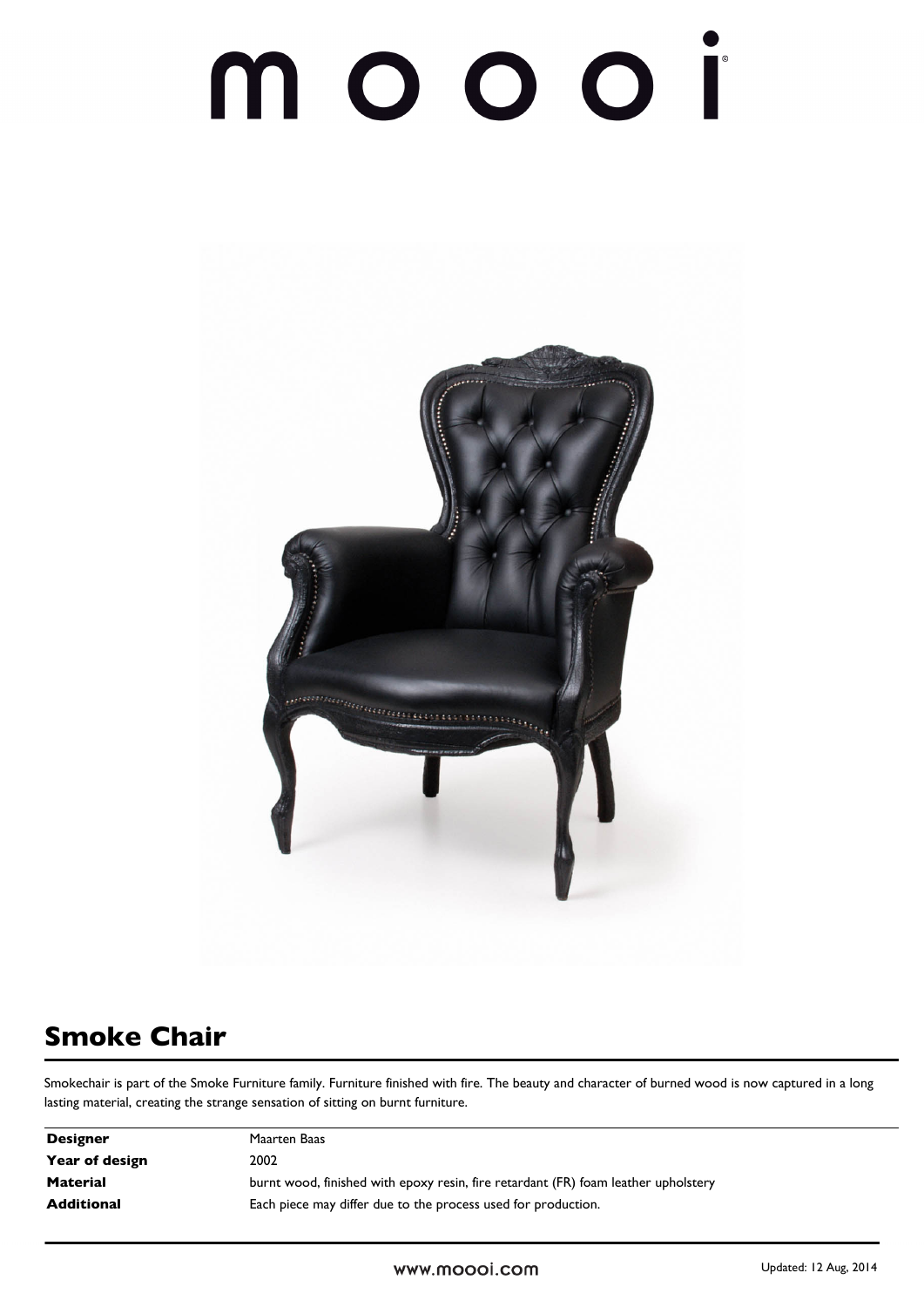## 10001

#### **detailing**



The enchanting texture of burnt wood. Each item from the Smoke series share the unfamiliar and untamed finish that is categorised by fire. The smoke chair has a repair kit underneath the seat in case of emergencies.

#### **colour**



Black

| packaging         |  |
|-------------------|--|
| H 110 cm   43,3"  |  |
| W 82 cm   32,3"   |  |
| D 90 cm   35,4"   |  |
|                   |  |
| Colli I/I         |  |
| Product weight:   |  |
| 19,5 KG   43 lb   |  |
| With packaging:   |  |
| 17,5 KG   38,6 lb |  |

#### **cleaning instructions**

The Smoke series of furniture should be lightly dusted regularly with a feather duster and a damp cloth. To clean the upholstery Moooi recommends using a soft damp cloth. Moooi recommends always reading the label of any cleaning product you wish to use on or near any item from the Moooi collection. For further information and cleaning assistance for this product please contact your nearest Moooi agent or dealer which can be located vis our website.